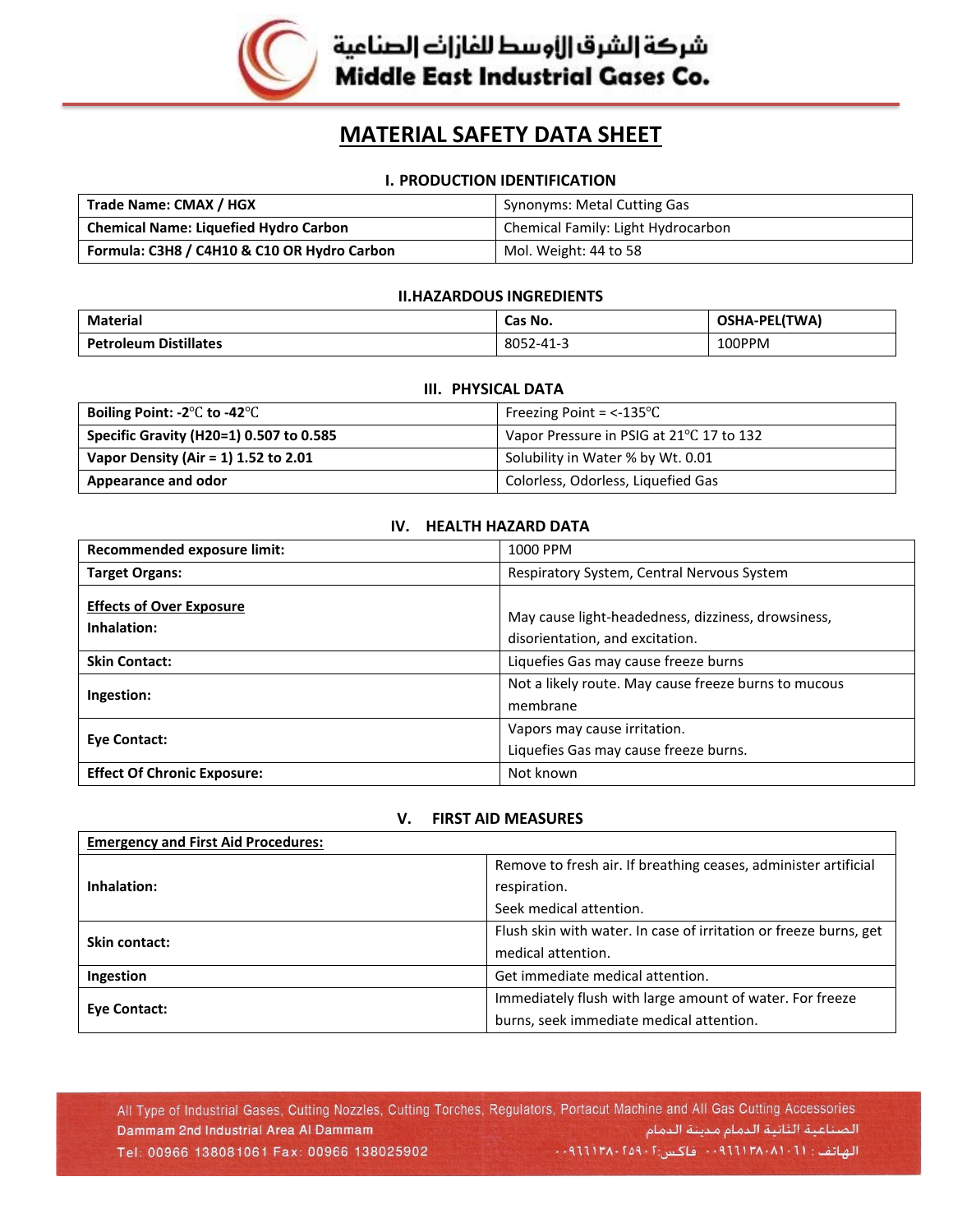

# شركة إلشرق إزاوسط للفازات الصناعية Middle East Industrial Gases Co.

## **VI. HANDLING AND STORAGE**

| <b>HANDLING AND STORAGE PROCEDURE</b> |                                                                                                         |
|---------------------------------------|---------------------------------------------------------------------------------------------------------|
|                                       | Cylinder should be stored upright and firmly secured to<br>1.<br>prevent falling or being knocked over. |
| Storage:                              | Post "No Smoking OR Open Flames" sign in the storage<br>2.<br>area.                                     |
|                                       | There should be nor source of ignition.<br>3.                                                           |
|                                       | All electrical equipment's should be explosion proof in<br>4.                                           |
|                                       | the storage area.                                                                                       |
|                                       | Protect cylinders from physical damage; do not drag, slide,                                             |
| Handling:                             | roll, slide or drop. Use a suitable hand truck for cylinder                                             |
|                                       | movement.                                                                                               |

#### **VII. FIRE AND EXPLOSION HAZARD DATA**

| Flammable limits in Air % by Volume | <b>Hazard Class</b>   |                                                                                    |
|-------------------------------------|-----------------------|------------------------------------------------------------------------------------|
| Upper: 9.60                         | <b>ID No. UN 1268</b> |                                                                                    |
|                                     |                       |                                                                                    |
|                                     |                       |                                                                                    |
|                                     |                       | Auto ignition temperature $>460^{\circ}$ C<br>Dry chemical, Foam OR Carbon Dioxide |

# **VIII. FIRE FIGHTING PROCEDURE**

#### **SPECIAL FIR FIGHTING PROCEDURES:**

- ➢ Evacuate area of all unnecessary personnel.
- $\triangleright$  Do not attempt to extinguish the fire until source is shut off.
- ➢ Cut off fuel if possible or allow fire to burn out under controlled conditions.
- $\triangleright$  Extinguish small fire with dry chemical extinguishers.
- $\triangleright$  Keep the container cooled with water spray till fire is put off, to avoid build-up of pressure.

#### **Fire and Explosion Hazards:**

➢ Highly flammable vapors being heavier than air, may accumulate in low areas and/or spread along ground away from handling site.

| IA.<br><b>SPILL ON LLAN FROCLDONLS</b>      |  |
|---------------------------------------------|--|
| Shut-off source.                            |  |
| Evacuate area of all unnecessary personnel. |  |
| Wear protective equipment.                  |  |
| Protect from ignition.                      |  |
| Ventilate area.                             |  |
|                                             |  |

# **IX. SPILL OR LEAK PROCEDURES**

# **X. REACTIVITY DATA**

| Stability:                          | <b>Stable</b>                             |
|-------------------------------------|-------------------------------------------|
| <b>Conditions to avoid:</b>         | <b>Not Established</b>                    |
| Incompatibility (Material to avoid) | <b>Strong oxidizers, Chlorine Dioxide</b> |

All Type of Industrial Gases, Cutting Nozzles, Cutting Torches, Regulators, Portacut Machine and All Gas Cutting Accessories الصناعية الثانية الدمام مدينة الدمام Dammam 2nd Industrial Area Al Dammam Tel: 00966 138081061 Fax: 00966 138025902 الهاتف: ٠٠٩٦٦١٣٨٠٨١٠٢١١ فاكس:١٠٩٩٦٦١٣٨٠٢٥٩٠٢